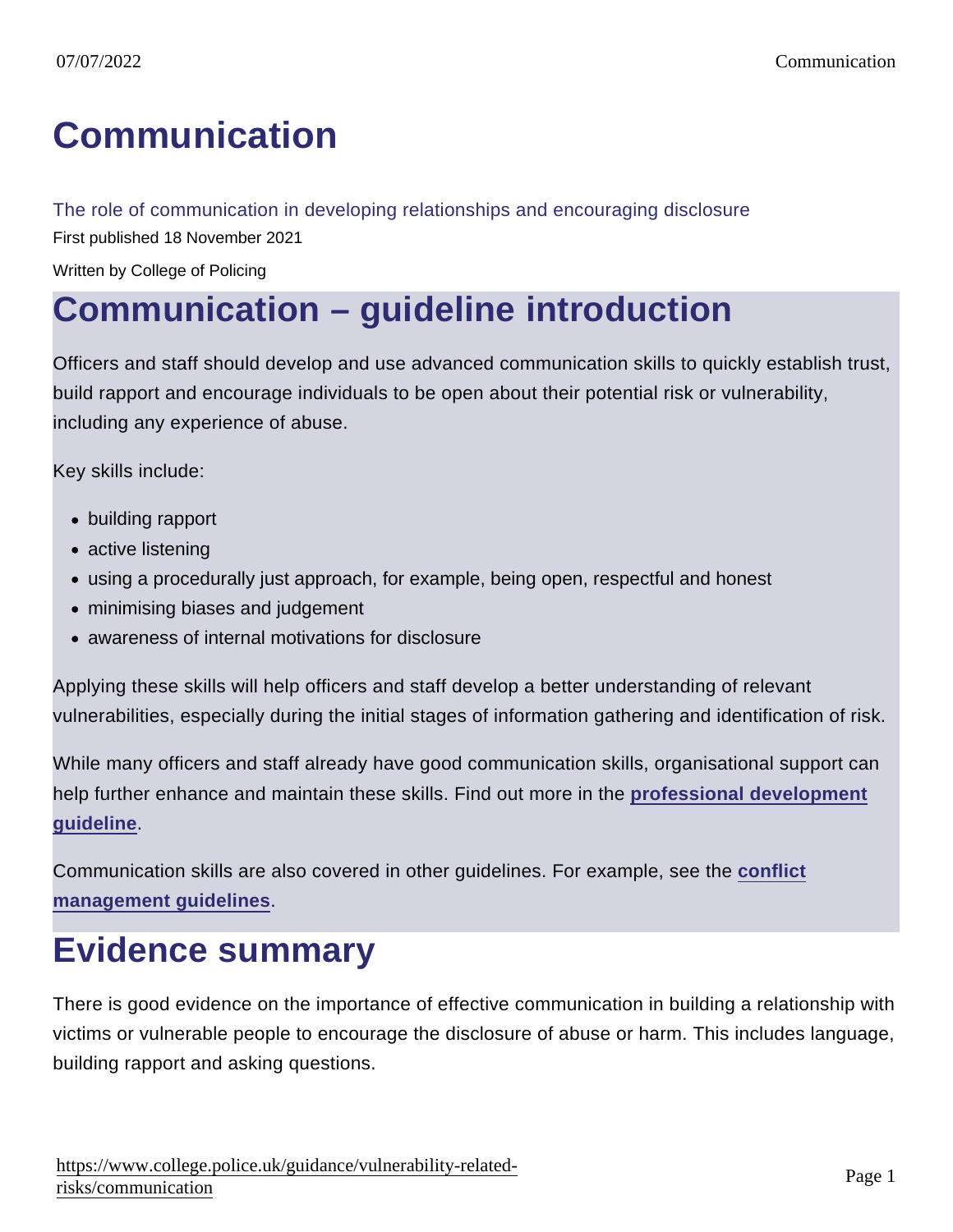Interpersonal treatment, specifically the importance of sensitivity in interactions and a procedurally just approach, was strongly supported by the evidence.

### The studies in this guideline

The evidence was based on 102 studies. Of these, 31% were based in the UK and 66% were based on interviews with victims of domestic abuse and serious sexual offences. Practitioners identified communication as an important factor when developing a relationship with the victim and encouraging the disclosure of abuse or harm.

The 101 studies included in this guideline originate from the following thematic evidence summaries: interpersonal treatment (68 studies); bias and preconceptions (65 studies); fairness and process (53 studies); communication (44 studies); victim empowerment (22 studies). Numbers may not add up due to an overlap of studies across multiple themes.

Empirical evidence Good Practitioner evidence

Available

# Building rapport

Building rapport with individuals was shown to be important in eliciting information and encouraging the disclosure of abuse or harm for all vulnerabilities.

Practitioners described rapport as 'building a human connection', 'developing a relationship' and 'encouraging trust'. It was suggested that building rapport takes time and can be improved by consistency of support when there is a series of encounters, both in terms of the approach and the number of different staff involved.

In relation to children in particular, police need to avoid appearing as intimidating or as authority figures.

Practitioners felt that rapport building was vital in developing a relationship with an individual that enabled the disclosure of information and allowed the collection of a more complete picture of the situation.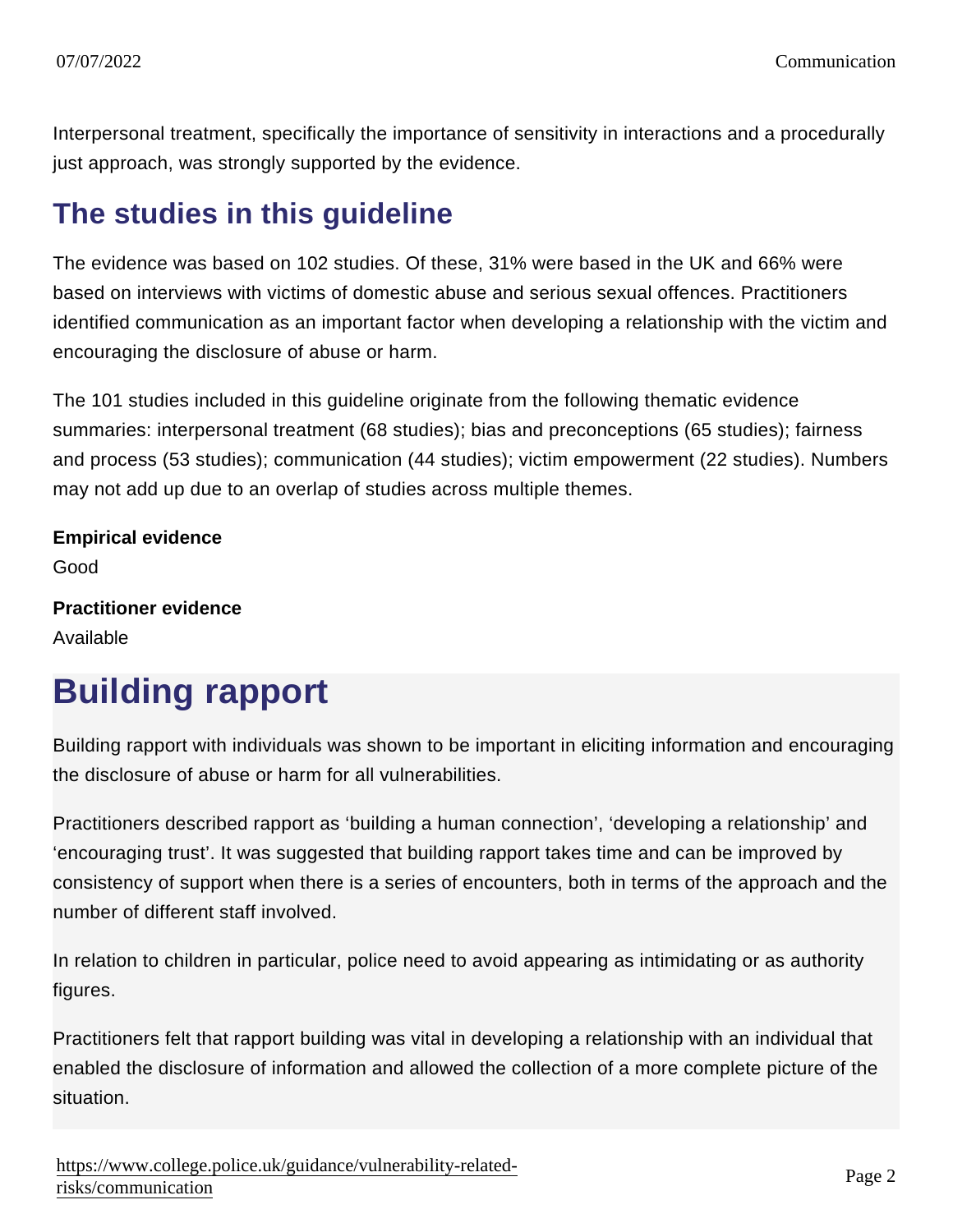### Practical advice for developing relationships and rapport

Practitioners highlighted the importance of creating a safe space and developing a relationship to encourage the sharing of information. Investing time, providing space and building trust were considered vital to building good relationships.

Practical examples of this included:

- offering drinks, tissues, breaks and a seat
- giving them time to think
- offering encouragement
- offering alternatives, for example, a female or male officer
- offering interpreter services
- offering independent advocacy, such as an independent domestic violence advocate (IDVA), independent sexual violence advocate (ISVA) or specialist service provider
- considering the impact of attending a police station and being sensitive to the situation
- managing their expectations
- developing a dialogue and using language they understand
- demonstrating a genuine interest in them
- demonstrating empathy and compassion
- listening actively

Barriers to effective communication included:

- taking everything at face value and not reading between the lines
- asking questions by rote or parroting back answers
- interrogating the individual
- not recognising peculiarities in language or content

To improve communication, practitioners recommended:

- adapting the language to the person and situation
- having an approachable manner
- showing compassion and empathy
- having awareness of body language and non-verbal cues (not just the individual's but also their own)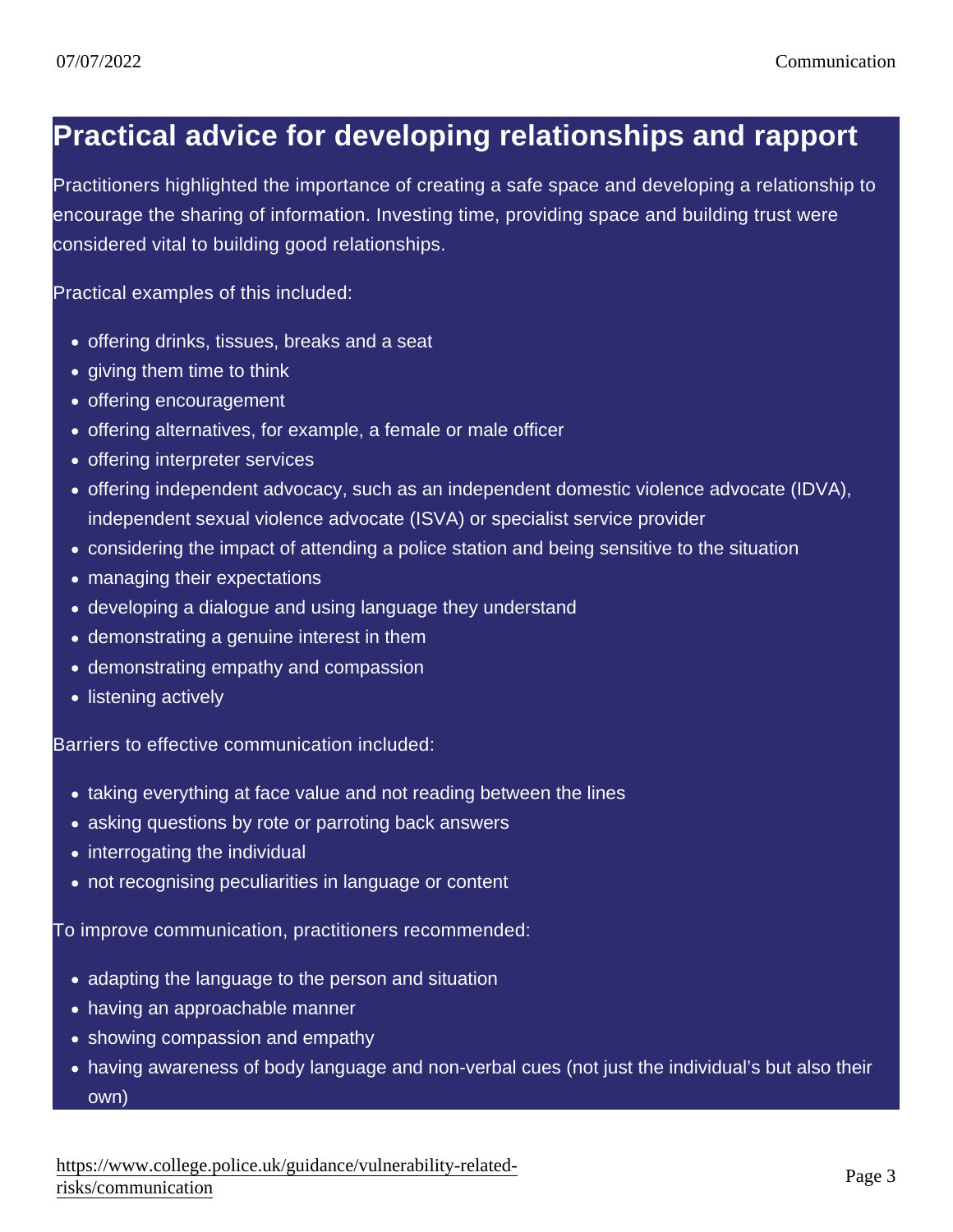- monitoring their tone of voice
- being sensitive and patient
- maintaining professional boundaries

### Language and explaining processes

Although building rapport has been shown to be important, there is little information in the research on what this means in practice, and techniques for building rapport vary considerably.

The use of appropriate language is known to contribute to building rapport. Officers and staff should ensure that:

- $\bullet$  they use the individual's preferred terminology for example, survivor
- they use gender-inclusive language for example, avoiding misgendering or dead naming (the use of the birth or other former name of a transgender or non-binary person without their consent)
- they avoid jargon and don't assume prior knowledge of the criminal justice system
- relevant facilities and support services are available for individuals who may require them for example, interpretation and translation services

Ensure that actions and processes are properly explained. This could include what at-risk individuals can expect to happen, what follow-up information they might receive and who else might have to be involved. Guideline committee members considered this to be an important factor in the fair and respectful treatment of an individual.

Further information about verbal and non-verbal communication can be found in the [conflict](https://www.college.police.uk/guidance/conflict-management) management quidelines.

### Hints and tips from existing guidance

### Verbal communication

- Introduce yourself, ask the person their name and use it.
- Use open questions to engage the person.
- Explain why you are taking the action you are.
- Be honest about what is going to happen next.
- Speak clearly, use simple language, avoid using jargon and slang, and check understanding.
- Minimise the number of people needed to deal with the situation.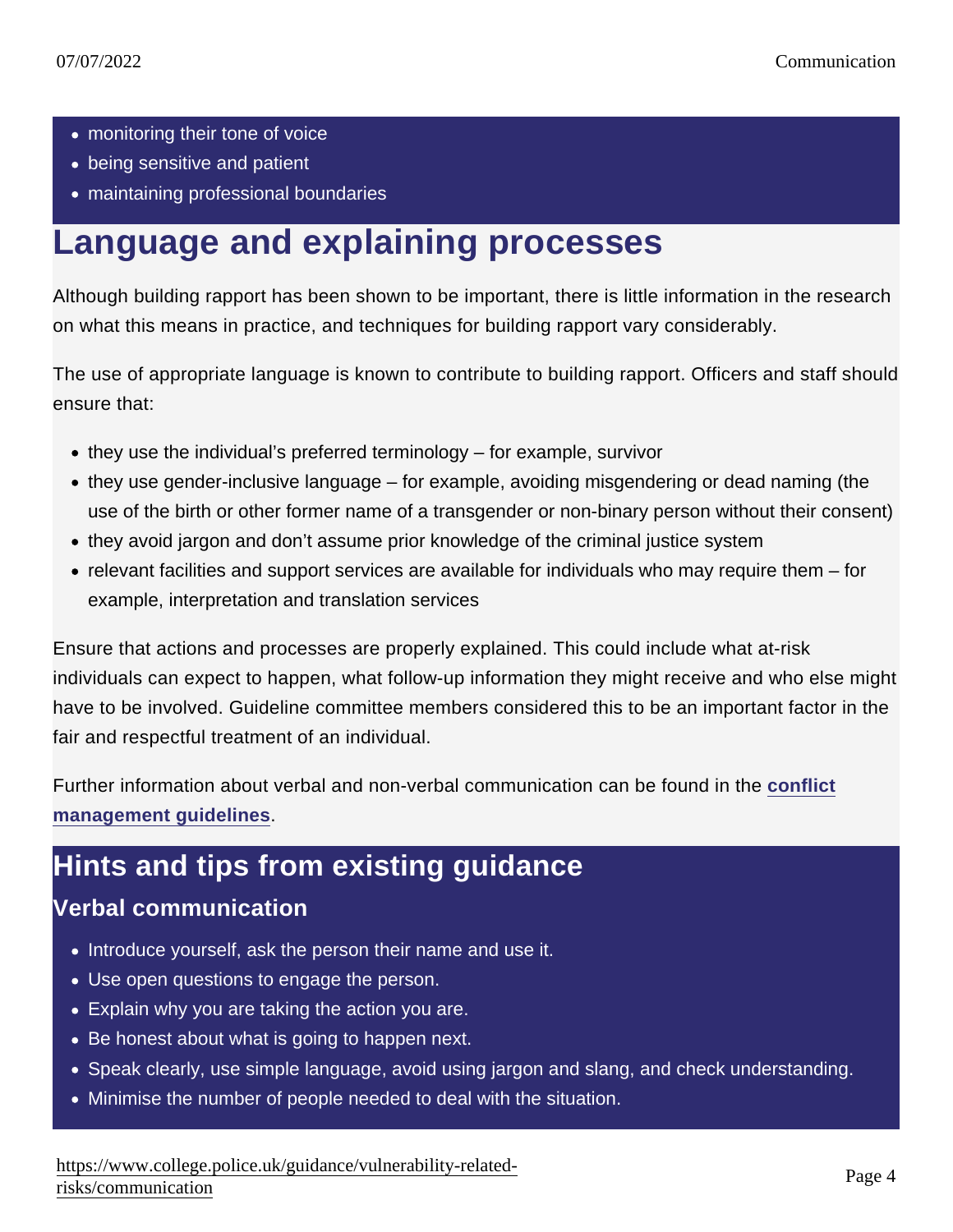#### Non-verbal communication

- Allow the person time to speak.
- Be aware of your own non-verbal signals and the potential impact this may have on encouraging disclosure.
- Stay silent during pauses or make simple sounds (not words) to encourage the witness to continue.

## Active listening

Active listening lets the individual know you have heard and understood them.

It can be done by repeating back to the witness what they have just communicated, taking care not to inadvertently approve or disapprove of the information just given.

Active listening and open questioning also demonstrate an interest in the individual and their circumstances.

### Hints and tips from existing guidance

- Be open, receptive, unbiased and fair, and avoid making assumptions.
- Stand or sit at a comfortable distance from the person and slightly side-on to promote cooperation.
- Look at the person to show you are listening.
- Make it clear that you have plenty of time for the conversation.
- Use open questions to encourage conversation.
- Use pauses appropriately to allow the person to respond.
- Nod your head to indicate understanding or to encourage the person to keep talking.
- Listen to the whole message, taking notice of the person's use of words, tone and body language.
- Paraphrase what they have told you and check understanding.
- Show empathy and demonstrate understanding.

## Using a procedurally just approach

Research on procedural justice has highlighted that positive interactions with individuals can be supported by officers or staff (Mazerolle and others, 2013). This includes: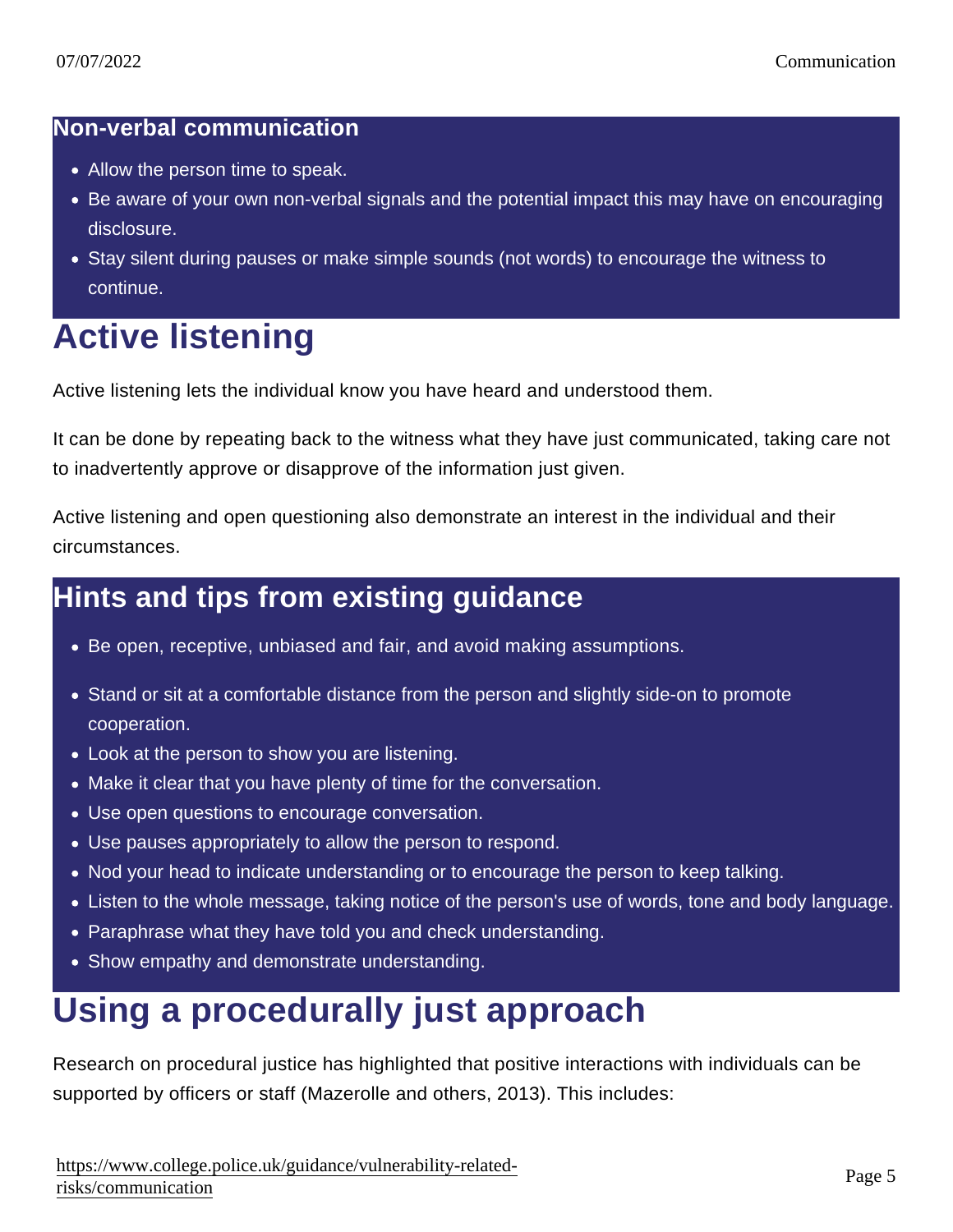- giving people a 'voice', letting them tell their side of the story, and listening
- making impartial decisions and explaining how they were reached
- showing trustworthiness by being open and honest
- treating people with dignity and respect

Findings from the research evidence suggested some victims found it empowering to be listened to and to give their account in their own words. The importance of empowering victims by giving them as much control as possible over the process and choices in how to proceed was also emphasised.

### Hints and tips from existing guidance

Promoting procedural justice in practice may include:

- offering people the chance to ask questions and responding to what they say
- explaining how processes work
- explaining how decisions are made before a process starts and what is considered
- summarising and paraphrasing what people say to assure them they have been heard
- explaining reasons behind decisions
- making a conscious effort to be approachable and not intimidating

People might feel their treatment is not procedurally just when:

- procedures or use of authority feels automatic, with little explanation, personal engagement or collaboration
- procedures that have an impact on people are seen as a tick-box exercise
- reasons for decisions are superficial or lead to more questions
- it's not clear why a process or rule exists

# Minimising bias and preconceptions

Practitioners identified the importance of minimising personal biases and preconceptions, as these were considered a major barrier to the effective disclosure of information. They noted aspects such as:

poor demeanour or attitude towards the individual by first responders